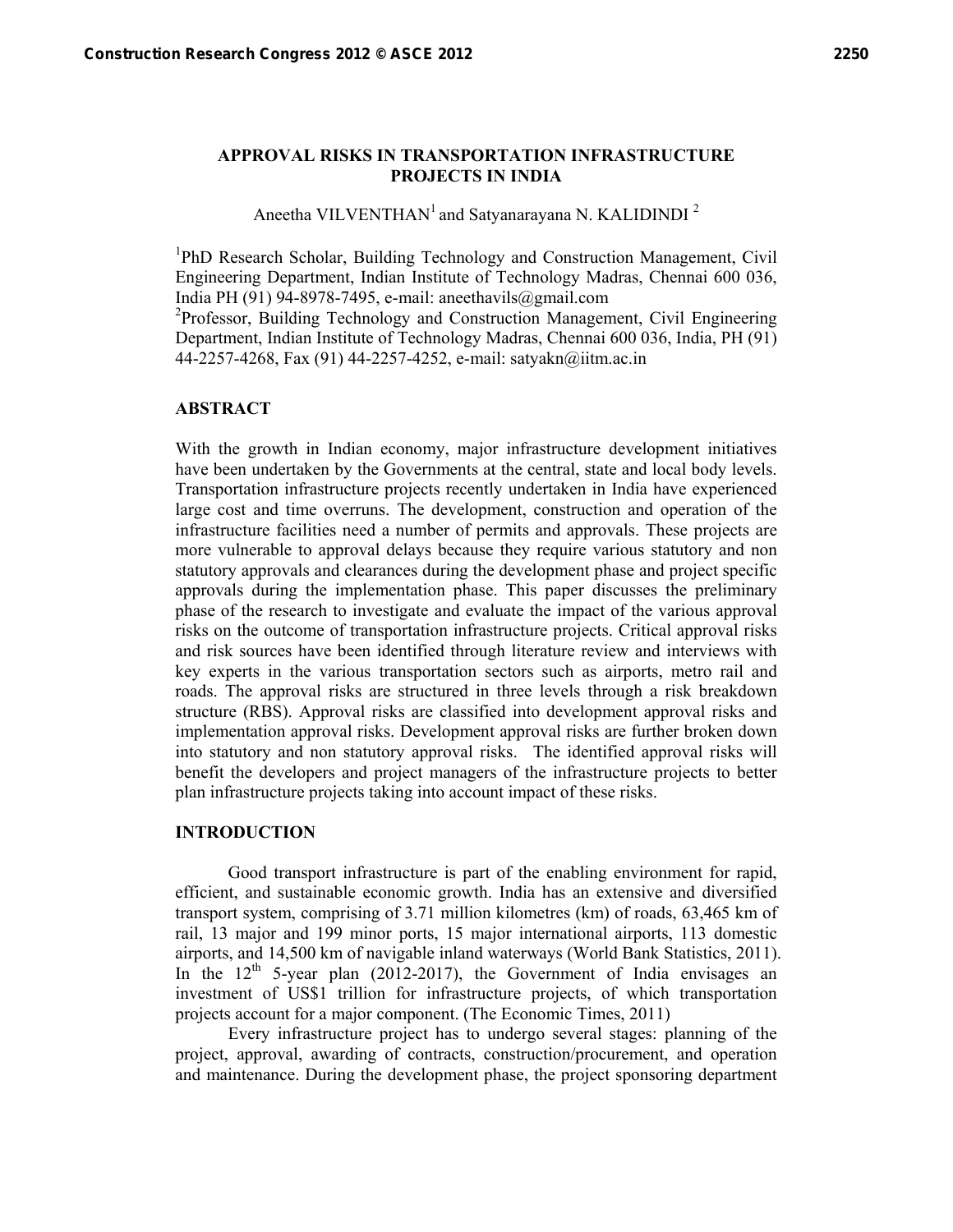prepares the designs and estimates of the project and these designs and estimates are approved by the appropriate authority in the department. In addition a project generally requires approvals from several other departments. The approvals process is often neither streamlined nor expeditious. A major challenge that infrastructure project developers have faced in India is immense delays in the commencement of the project owing to regulatory and administrative delays in clearing all requisite aspects of the projects (World Bank Report, 2006). Over 65% of 441 road projects taken up by the National Highway Authority of India (NHAI) have suffered cost and time overruns. As many as 137 projects involving over 5000 km of highways were delayed due to problems in land acquisition and environmental clearances (Infranews, 2010). Obtaining approvals for a project from a complex web of government agencies and departments, from municipal to state to central government levels, can be an extremely time-consuming process, delaying entire projects and hurting their financial viability (Wang et al, 2000). In the beginning of the implementation phase a contract is signed between the sponsoring department and a contractor. The timely completion of the project requires active cooperation from the sponsoring authority, the contractor(s) and several other departments. Projects experience cost overrun and time overrun due to the delay in approvals at every stage of the project.

This paper focuses on identification of approval risks in the development and implementation phase of the transportation infrastructure projects in India. Identification of approval risks of the transportation infrastructure projects will help the developers and the project managers to plan ahead in order to minimize the impact of these risks.

### **RISK MANAGEMENT APPROACH**

Since approval risks can arise throughout the project life cycle, effective risk management is an iterative process and not limited to a one-time analysis (Govt. of Western Australia Report, 2009). Risk management is the art and science of identifying, analysing, and responding to risk throughout the life of a project and in the best interests of meeting project objectives. Its objective is to develop an organized framework to assist decision makers to manage the risks, especially the critical ones, effectively and efficiently. A systematic approach to risk management in construction industry consists of three main stages: a) risk identification; b) risk analysis and evaluation; and c) risk response. The risk management process begins with the initial identification of the relevant and potential risks associated with the construction project (Perry and Hayes, 1985).

### **Risk identification and application of risk breakdown structure**

"Risk identification involves the identification of risk sources, events, their causes and their potential consequences" (ISO 31000:2009). Chapman and Ward (1997) noted that risk identification is both important and difficult. Clark et al. (1990) suggested that an identified risk is not a risk unless it is a management problem. Risk identification process is considered as a base for subsequent risk analysis and response management process. There are various techniques for identifying the risks associated with projects like documentation reviews, brainstorming, checklist analysis, diagramming techniques, delphi technique, surveys, root cause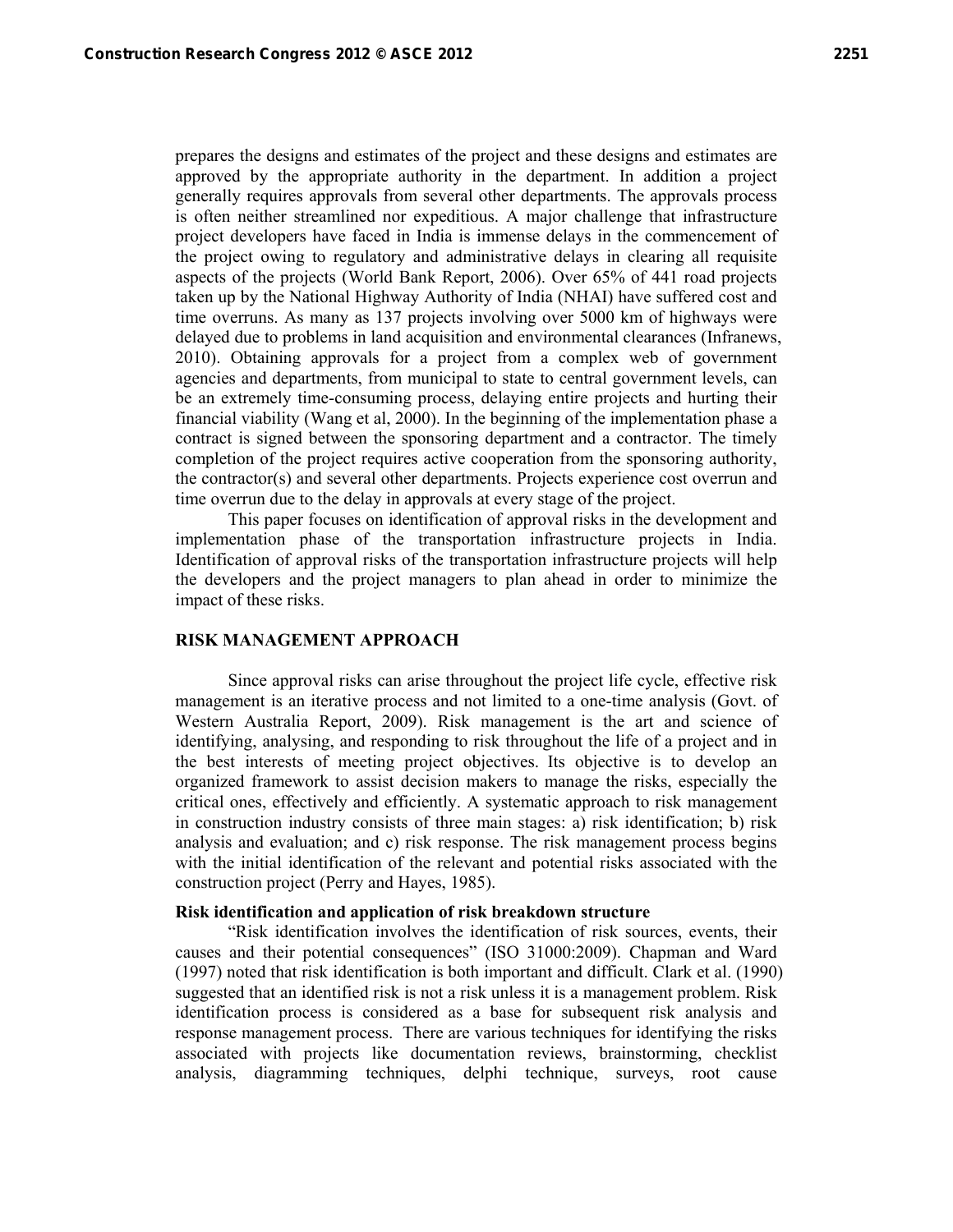identification, force field analysis, nominal group technique and risk breakdown structure. Risk breakdown structure is the tool used for this study as it has some specific advantages than other tools like ensuring coverage of all types of risk, indicating areas of dependency or correlation between risks and focusing risk response development on high-risk areas.

### *Risk breakdown structure*

 The Risk Breakdown Structure (RBS) is similar to the Work Breakdown Structure (WBS) commonly used in estimating the work required to get a project done. It's a top-down breakdown of the risks faced by a project. Each descending level represents an increasingly detailed definition of sources of risk to the project (Hillson and David, 2002).

Very little research has been done about approval issues for infrastructure projects in India. This paper fills the gap by analyzing approval risks that can impact projects. Risk analysis involves consideration of the causes and sources of risk, their positive and negative consequences, and the likelihood that those consequences can occur. In this paper the critical approval risks and the sources of approval risks are identified. Risk analysis can then be performed considering the sources of the identified approval risks. Such a work would form the initial step in developing risk mitigation framework for approval risks in transportation infrastructure projects.

### **METHODOLOGY**

The methodology used to structure the RBS comprised a comprehensive literature review. Semi structured interviews with key experts in the various transportation sectors such as airports, metro rail and roads were conducted to identify the critical risks and the sources of risks. The interviewees were selected through theoretical sampling. The theoretical sampling procedure dictates that the researcher chooses participants who have experienced or are experiencing the phenomena under study. By doing so the researcher has chosen 'experts' in the phenomenon and thus able to provide the best data (Strauss & Corbin, 1998: Glaser and Strauss, 1967). The interviewees from each sector were from top management and middle management. The persons who are well versed in the field i.e. experts were selected so that they can share their experiences in obtaining various approvals/clearances from various agencies. A specially designed interview questionnaire was used comprising of open ended questions. The questions were framed in such a way that the approval issues in both development and implementation phases were captured. The issues such as the time taken for each approval, delays in approvals, and causes of these delays were discussed. The open ended questions allowed the interviewees to share their experiences and opinions without constrained alternatives. The face to face interview technique was adopted as this allowed for extensive discussion and immediate clarification of the questions as well as responses. A total of 20 interviews have been conducted so far. Further interviews are being conducted. The interviewees were Project Directors and Engineers from National Highways and Tamil Nadu Road Sector Project; General Managers, District Revenue Officers and Engineers from Chennai Metro Rail; General Manager from Airport Authority of India; Engineers, Planning Managers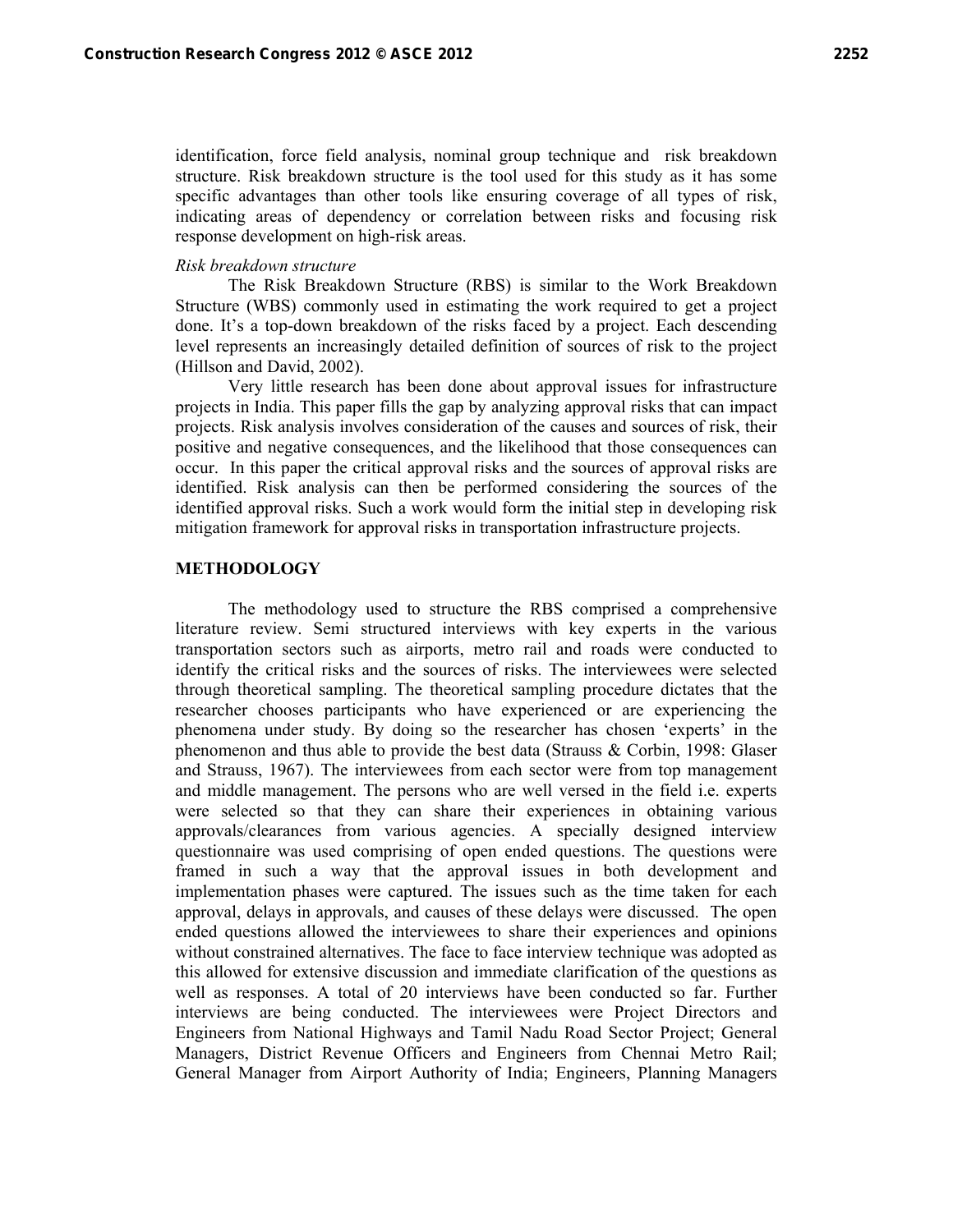and Managers from leading contracting companies. Secondary data in the form of archival reports, newspaper reports and other publicly available data were also collected. The documents used for the identification of the various approvals/clearances required for the projects were:

- Works Manual of National Highways, Airport Authority of India and Metro Rail.
- Concession Agreements in case of BOT (Build Operate Transfer) road projects.

### **Analysis of interviews**

The steps involved in analyzing data from the semi structured interviews are:

- The interviews (tape recordings) were first transcribed.
- Next the themes i.e. the approval risks/sources of risks were identified and coded from the transcribed interviews.
- The coded approval risks/ sources of risks were then classified based on the topic.
- The findings were then validated among the respondents.

## **APPROVAL RISKS**

The Risk breakdown structure given in Figure 1 shows the hierarchy of the identified approval risks at different levels in the development phase and implementation phase of the transportation infrastructure projects. The identified approval risks are discussed below.

### **Development Approval Risks**

The project development process is strategically important for infrastructure projects. It aims to assure that the right project is selected and adequately planned for the subsequent project phases. The project development process requires careful and detailed coordination among all elements involved in the project. The development approval risks are further broken down into statutory approval risks and nonstatutory approval risks which are in the level 2 of the risk breakdown structure.

### *Statutory Approval Risks*

Statutory approvals are issued under the Acts/Rules/Regulations. The different statutory approval risks are discussed below:

a) Technical and finance approval from different ministries

Pre-tendering approval process is centralised and slow. The multitude of approvals required (e.g., from the External Finance Committee, Public Investment Board or by the Cabinet Committee for Economic Affairs) can add almost up to one year to the pre-tendering process. Several processes, such as ministerial approvals, do not have defined timelines. Furthermore, the individuals involved are not always held accountable for delays in approvals. Despite several plans to introduce single window clearance mechanisms, there have not been visible improvements (Prashant et al., 2009).

b) Delays in land acquisition

Approval for acquisition of land has to be obtained from the district collector/state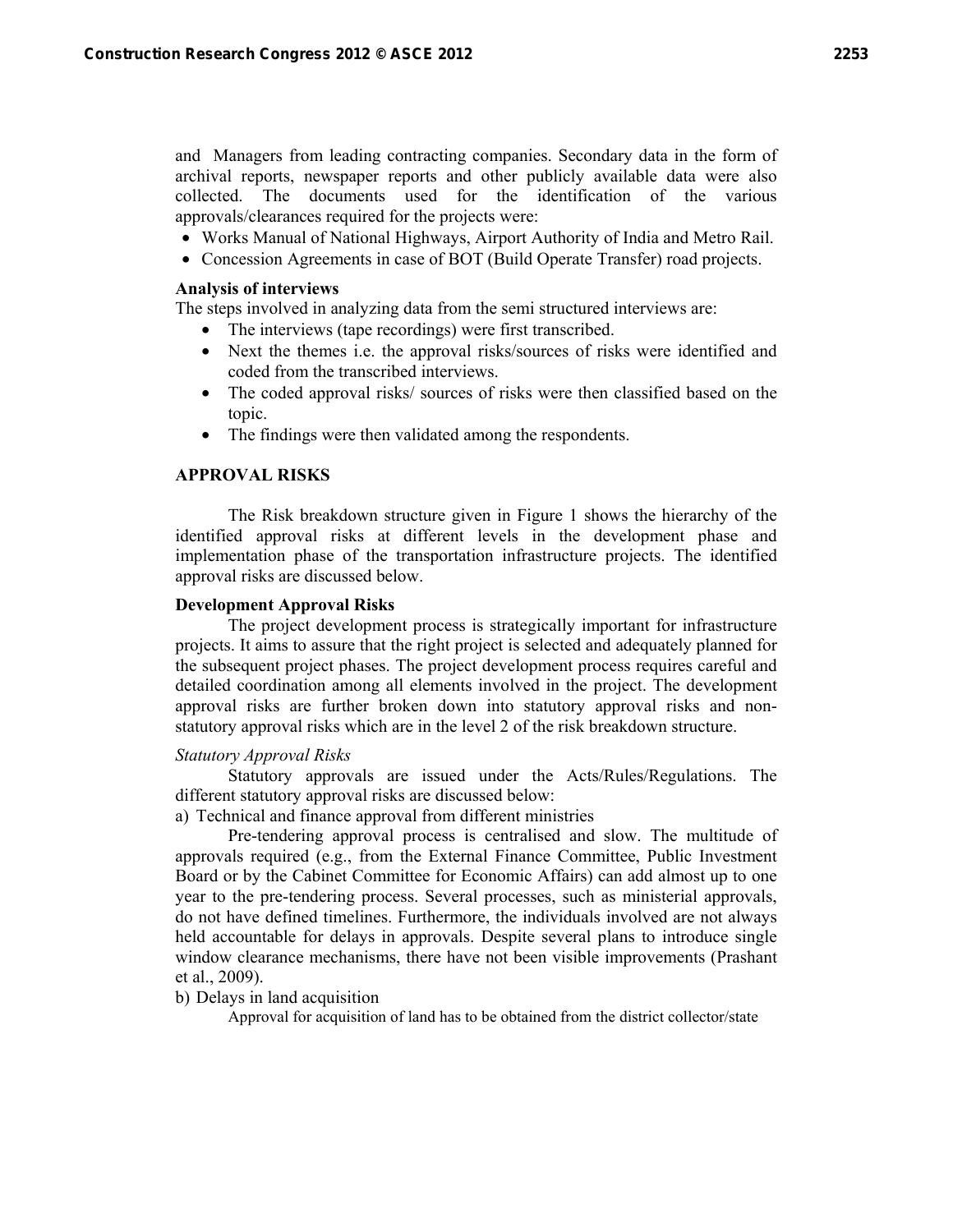

Figure 1. Risk Breakdown Structure for Approval Risks

government according to the Land Acquisition Act, 1894. Land acquisition requires clearances from multiple agencies at centre, state and local levels. In India, nodal agencies often award projects with only part of the land acquired, sometimes as low as 30 per cent. This is contrary to the global best practice of completing the land acquisition before tendering projects. Delays in subsequent land acquisition are possibly the single largest factor causing project delays. "There is an urgent need to streamline the land acquisition and environment clearance for infrastructure projects," said the pre-Budget survey, which depicts the health of the economy (Business Standard, 2011).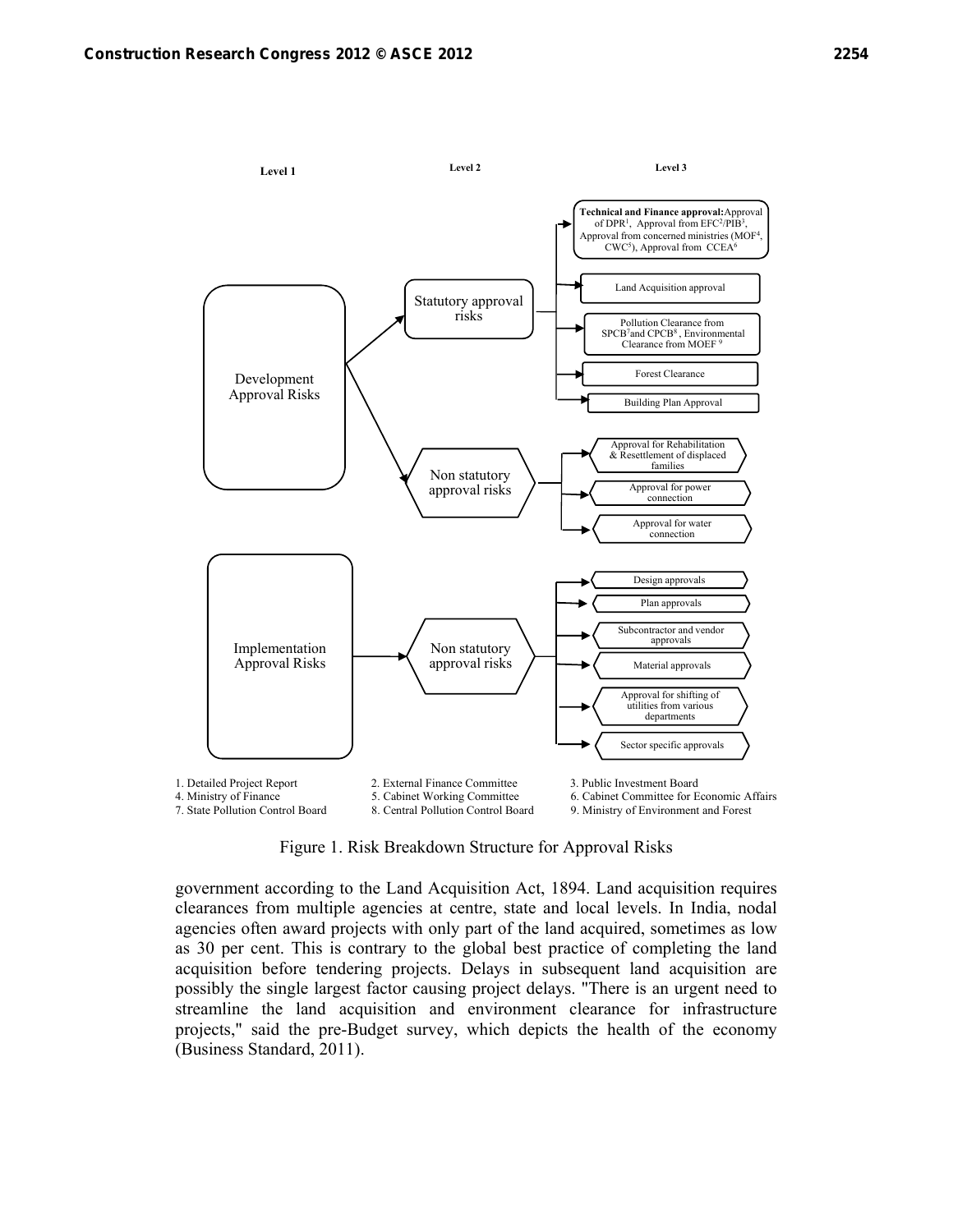### c) Approval of building plans

Approval of building plan by local authorities is another area where considerable delays are experienced highlighting the need to streamline the process. d) Environmental clearance

Depending upon the nature of the project, environmental and pollution control clearances are required from Central/State Government/agencies. While a time limit of 90 days is stipulated for completing appraisal, various studies/reports have shown that environmental clearance perhaps takes the longest and causes maximum delay in implementation of projects (Govt. of India Report, 2002). Some of the main causes behind delays in environmental clearances are cumbersome procedures, submission of incomplete information, reopening of technical issues at every stage and delays in site visits.

e) Forest clearance

Clearances from forest authorities are required for projects requiring diversion of forest land for non-forestry purposes. The Ministry of Environment and Forests (MoEF) gives clearance for diversion of forest land. Proposal for diversion of forestland has to be submitted to the forest department in the district. After departmental approval, this proposal requires approval of the state government before being sent to the MoEF. Recommendations of the Expert Committee are processed by the MoEF for according the forest clearance. The entire process of forest clearance may take up to 13 months (Prashant et al., 2009).

### *Non Statutory Approval Risks*

Non statutory approvals are required for the project but are not issued under Acts/Rules/ Regulations. Non statutory approvals such as release of power connection, release of water connection and Rehabilitation & Resettlement of displaced families are to be obtained. Release of power connection is sought from the state electricity board and the release of water connection from the state or municipal water supply department. Delay in release of electricity and water connection also delays implementation of projects. The process for release of these connections, particularly for electricity, is cumbersome and the applicant is required to visit a large number of offices. Approval for Rehabilitation and Resettlement of displaced families should be got from the state government/MoEF. There is no clear cut policy on Relief & Rehabilitation leading to problems being faced at the time of implementation of R&R plan with project-affected persons insisting on employment.

#### **Implementation Approval Risks**

Once a project reaches the implementation phase, a project team and the necessary resources should be in place to perform the project tasks. The approval process ensures that each project phase and associated deliverables are successfully completed before beginning the subsequent phases. Implementation approvals are non statutory approvals that are to be obtained as per the contractual agreement. a) Design approvals

In case of design-build contracts basic designs, detailed designs, and shop drawings are to be approved by the consultant/client. The reasons for delay due to design documents are; mistakes and discrepancies in design documents, delays in producing documents after subsequent revisions, unclear and inadequate details in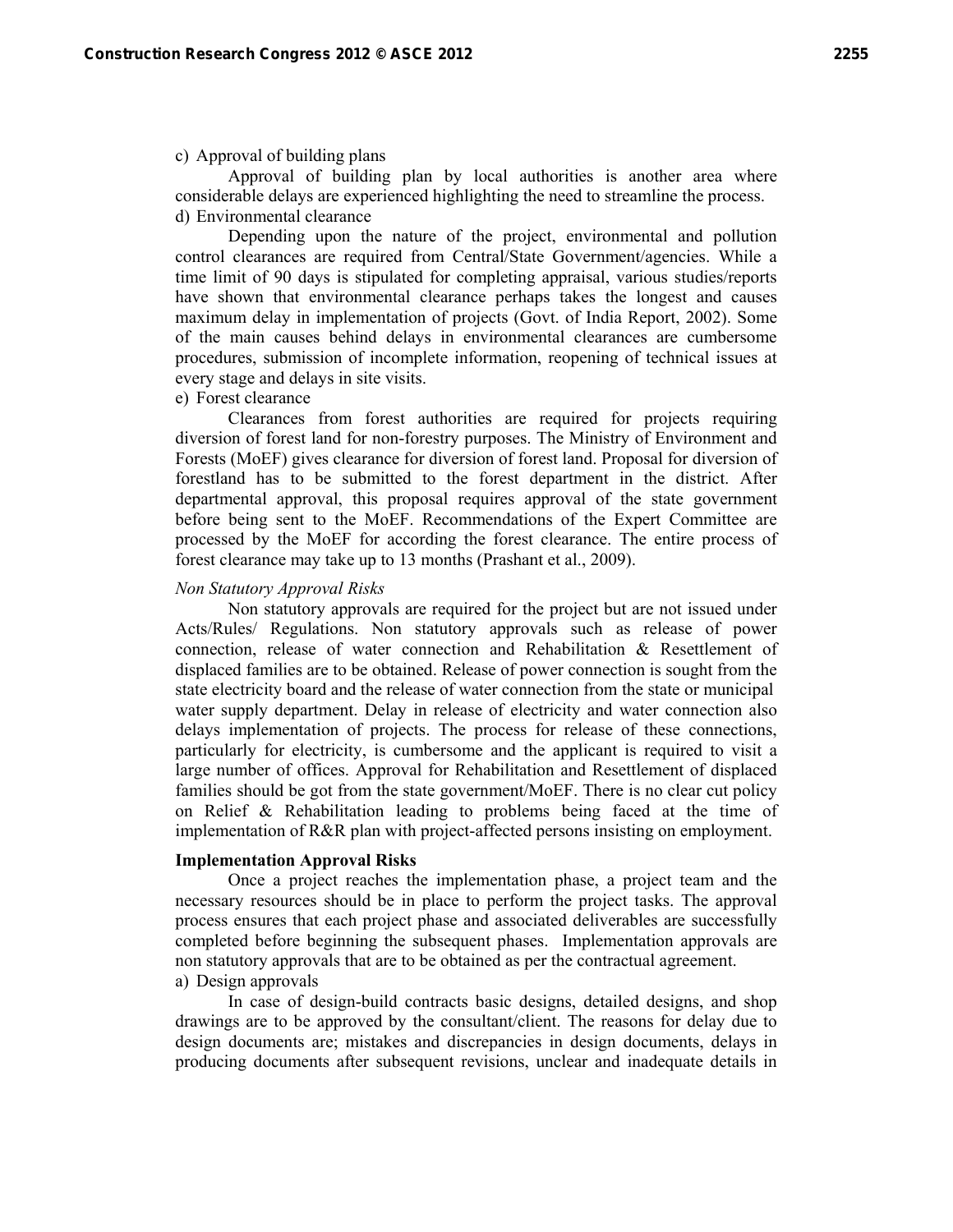drawings, complexity in project design, inadequate design team experience, and misunderstanding of owner's requirements by design engineer. Delay in reviewing and approving design documents by consultant is one the reasons for delay in design approvals.

b) Plan Approvals

The contractor has to obtain prior permission and specific approval of the owner for the documents mentioned in the contract and also before taking appropriate decisions. The commonly listed deliverables for plan approval are master schedule, cash flow statement, working methodologies, quality plan, procurement plan, project management plan, and safety  $\&$  environment procedures. Delays due to the approvals are often not incorporated in the planned schedule.

c) Subcontractor and vendor approvals

Conflicts in sub-contractors schedule in execution of work, delays in subcontractor's work, frequent change of sub-contractors because of their inefficient work and delay in material delivery are the issues related to the subcontractor and vendor approvals.

d) Material approvals

Approval for the materials to be used and approval for the quality of materials are to be obtained by the contractor from the client. Slow decision-making by the client has been found to be a major cause of delay. Consultant related factors include quality assurance/control and long waiting time for approval of tests and specifications.

e) Approval for shifting of utilities from various departments

Owner is responsible for coordination with other government agencies and getting clearances from them wherever mentioned in the contract. For example, for a road project, the project director has to get the necessary clearances with various departments for shifting of utilities so that the progress of work is not impeded. The various clearances are:

• Clearance from Forest Department for removal of trees, Telecommunication Department for re-locating telephone lines, Public Health Engineering Department and Local Authorities for re-locating the water supply and sewer pipe lines, State Electricity Boards for shifting or removing of electricity poles, Ministry of Petroleum for adjustment in the sites of petrol pumps and gas lines Community Leaders, for shifting of religious shrines and Archaeology Department for clearance in respect of interfering protected monuments

For a proposed subway project at a busy junction in a metro, for example, local authorities refused to divert traffic or even provide a map of utilities, leading to the project eventually being scrapped (Prashant et al., 2009). Shifting of utilities is a major challenge in the implementation of infrastructure projects.

f) Sector specific approvals

 There are specific approvals which differ for the various transportation sectors such as roads, metro rails and airports. For example, for a road project environmental clearance for setting up a crusher unit has to be obtained and the contractor should obtain approval of the client for each quarry and borrow area to be used in the project prior to commencement of quarrying and/or borrow area excavation activities.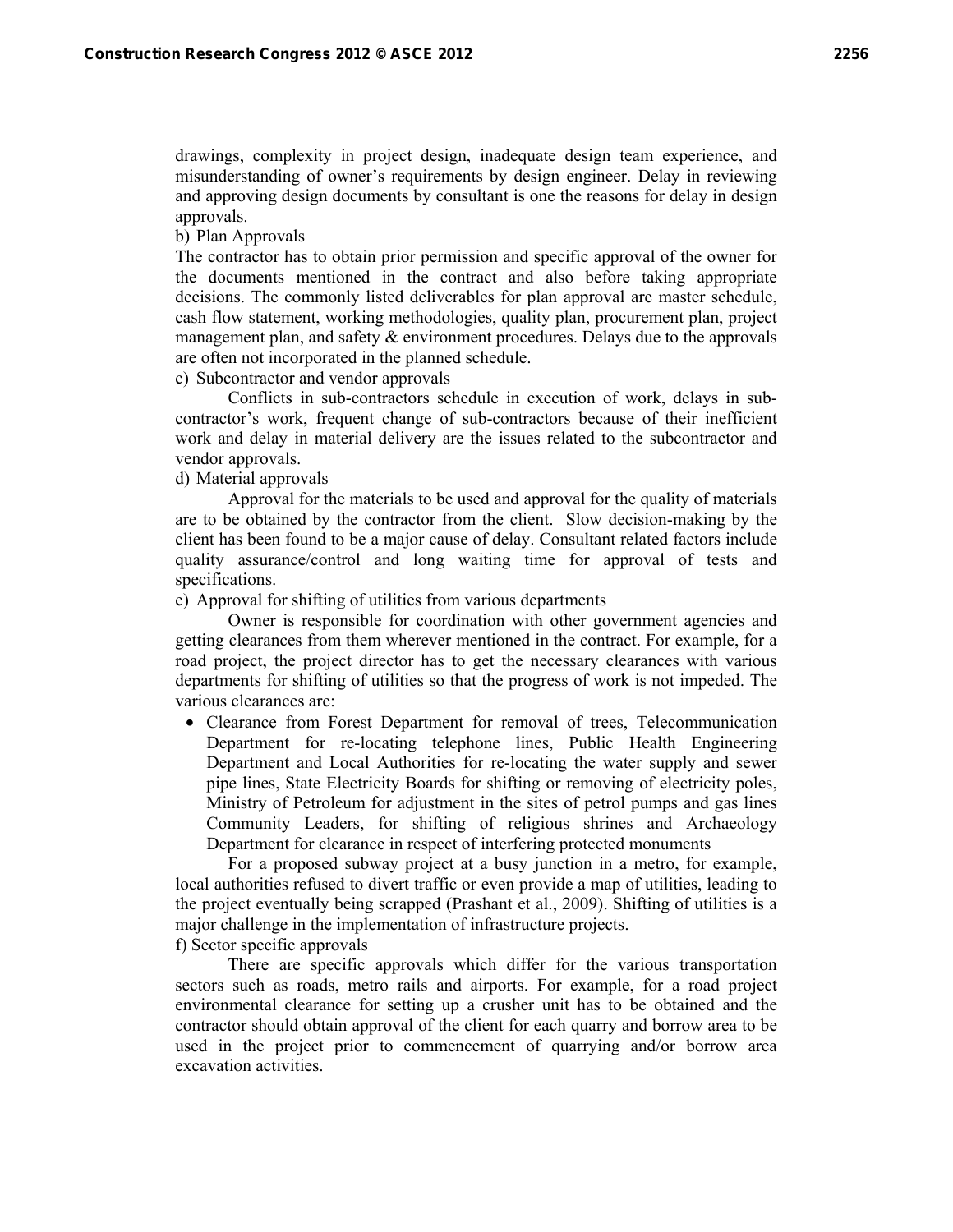### **RISK SOURCE**

The element which alone or in combination has the intrinsic potential to give rise to risk is termed as risk source (ISO 3100:2009). Risk sources are the outcome of the risk identification process (Duncan, 1996). Risk sources for approval risks in both development phase and implementation phase of the transportation infrastructure projects were identified through the analysis of interviews with experts. The identified approval risks are described in Table 1.

| Table 1. Risk Sources |
|-----------------------|
|-----------------------|

| <b>Risk Sources</b>                                                          | <b>Description</b>                                                                                                                                                                                                                                            |  |
|------------------------------------------------------------------------------|---------------------------------------------------------------------------------------------------------------------------------------------------------------------------------------------------------------------------------------------------------------|--|
| <b>Development Approval Risk Sources</b>                                     |                                                                                                                                                                                                                                                               |  |
| No defined timelines                                                         | There are various stages and levels of review in the approval<br>process. There are no defined time limits for each stage of<br>processing, as well as the overall process.                                                                                   |  |
| <b>Approval Process</b><br>centralised and slow                              | Multiple approvals required from<br>different<br>ministries<br>are<br>sequential and thereby are time consuming.                                                                                                                                              |  |
| Complex and unclear<br>procedures                                            | Procedures relating to approval for primary resources like land,<br>electricity, water, building plans, etc., are complex.                                                                                                                                    |  |
| Huge documentation<br>procedures                                             | Large amount of information is to be provided to many<br>departments or agencies. This process consumes considerable time<br>and effort.                                                                                                                      |  |
| Concerned officials not<br>proactive                                         | Real-time monitoring of each stage of the approval process by<br>supervisory authorities is very important. If the officials are not<br>proactive it causes delay in issuing the necessary clearances.                                                        |  |
| Corruption in approval of<br>documents                                       | Corruption occurs when the government's<br>officials<br>and<br>representatives receive an unlawful consideration or commission<br>or utilize any unlawful influence in connection with awarding and<br>agreement to the project developer (Wang et al, 2000). |  |
| Lack of transparency in<br>the administration of<br>clearances and approvals | Lack of transparency in the system of grant of approvals and<br>difficulties in obtaining necessary information on the procedural<br>and documentary requirements for various approvals, latest orders<br>and instructions cause delays.                      |  |
| Little communication $&$<br>Information-sharing<br>among related depts.      | Examination of applications in different departments, in isolation<br>of examination already carried out by other departments, leads to<br>delays and, at times, conflict of opinion among departments.                                                       |  |
| <b>Implementation Approval Risk Sources</b>                                  |                                                                                                                                                                                                                                                               |  |
| Lack of skilled persons                                                      | Consultants have to review the documents/ drawings within the<br>stipulated time period. But due to lack of expertise in the<br>concerned area, they take their own time to give approval.                                                                    |  |
| Slow decision making by<br>the client                                        | The contractor has to often obtain the approval of the client in the<br>project, and the client's slow decision making is the major cause of<br>delay.                                                                                                        |  |
| Improper planning                                                            | Adequate time is not been allotted for approvals while planning<br>Further, the schedules are not updated on a<br>and scheduling.<br>regular basis.                                                                                                           |  |
| Not adhering to timelines                                                    | The client/consultant don't strictly adhere to the timeline given in<br>schedule for approving the documents. Often the contractors also<br>don't submit the documents in time.                                                                               |  |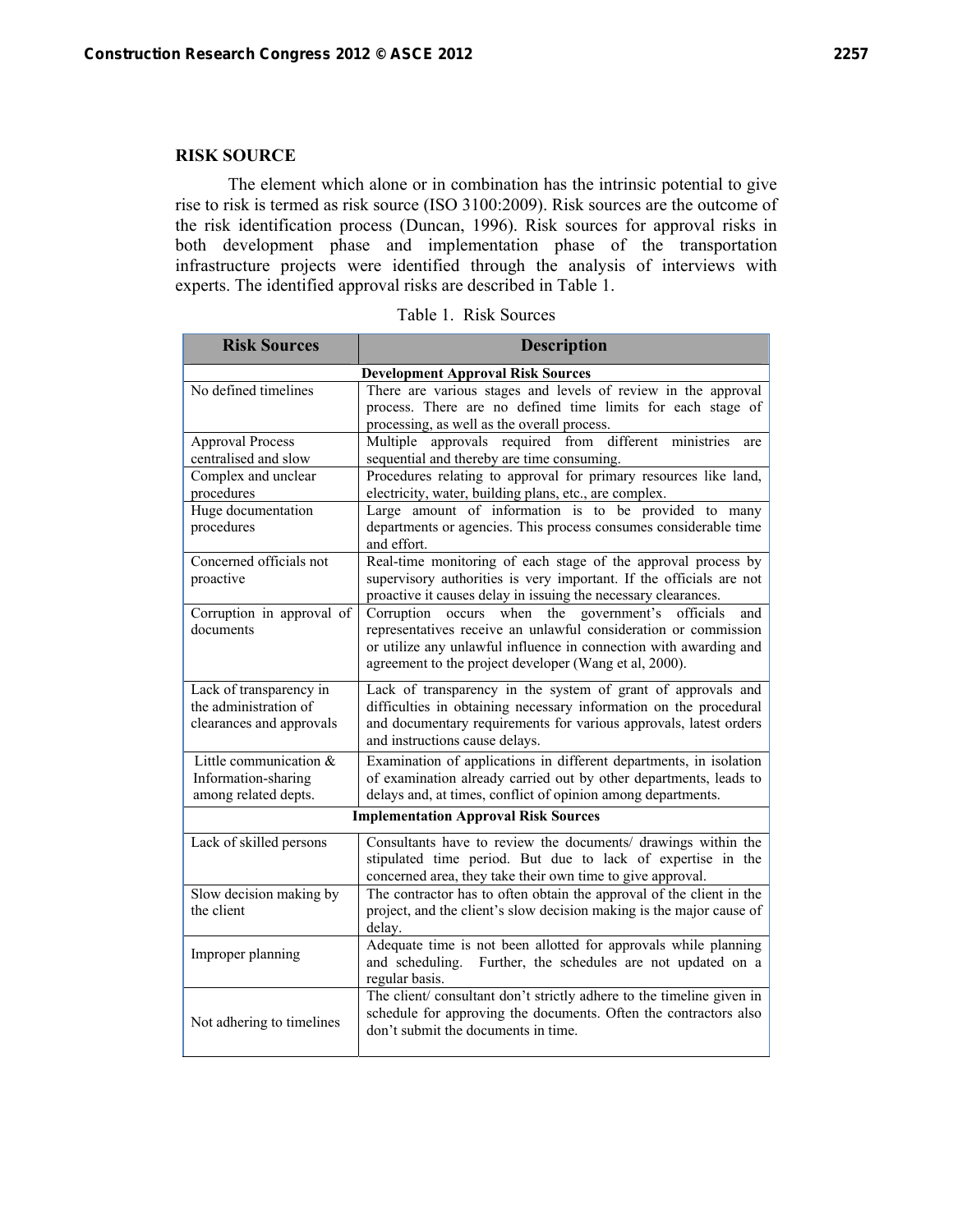Prescribing and enforcing time limits for approvals and empowering single window clearances would help reduce delays due to approvals. During implementation phase adequate time has to be incorporated for implementation approvals in the master schedule and tracked periodically. Appropriate trigger mechanisms would need to be developed to take the matter to the next higher level, whenever the prescribed time frames are not adhered to.

### **CONCLUSION**

The risk identification process identifies and categorizes risks that could affect the project. Approval risks are major source of delay in the implementation of transportation infrastructure projects in India. This paper identified the critical approval risks for transportation infrastructure projects and they are structured through a risk breakdown structure. Approval risks are classified into development approval risks and implementation approval risks. Development approval risks are further broken down into statutory and non statutory approval risks. The multitude of statutory approvals from different ministries, environment clearance, forest clearance and land acquisition are the risks that pose a major threat for the development of an infrastructure facility. Implementation approval risks are further broken down into non statutory approval risks. Design approval and approval for shifting of utilities from various departments are the risks that hinder the implementation of the projects. Risk sources were identified for both development and implementation phase. Multiplicity of approvals, high levels of details sought with applications are among the major risk sources in the development of projects. Slow decision making by the client and not adhering to timelines in approving documents are the major risk sources in the implementation of projects. The results are based on the exploratory study conducted to identify the approval risks in transportation infrastructure projects and to refine this, further interviews are being conducted.

The delays due to these approval risks should be taken into account and should be properly incorporated in the schedule and planned well ahead in order to mitigate these delays. These identified approval risks would be helpful for the policy makers to streamline the approval processes. The strong level of economic growth achieved in India in recent years has led to increase in investment in infrastructure. The understanding of these risks is very essential for foreign investors interested in investing in Indian transport infrastructure.

Future work will focus on the analysis of identified approval risks. This requires the estimation of the probability of occurrence of risks identified and its level of impact on project objective in terms of time and cost.

#### **REFERENCES**

- Business Standard (2011), "Land Acquisition, Green Norms Affected Road Development*."* Oct 2011
- Chapman C and Ward S (1997)," Project risk management: processes, techniques and insights.*"* 1st edition, England: Wiley